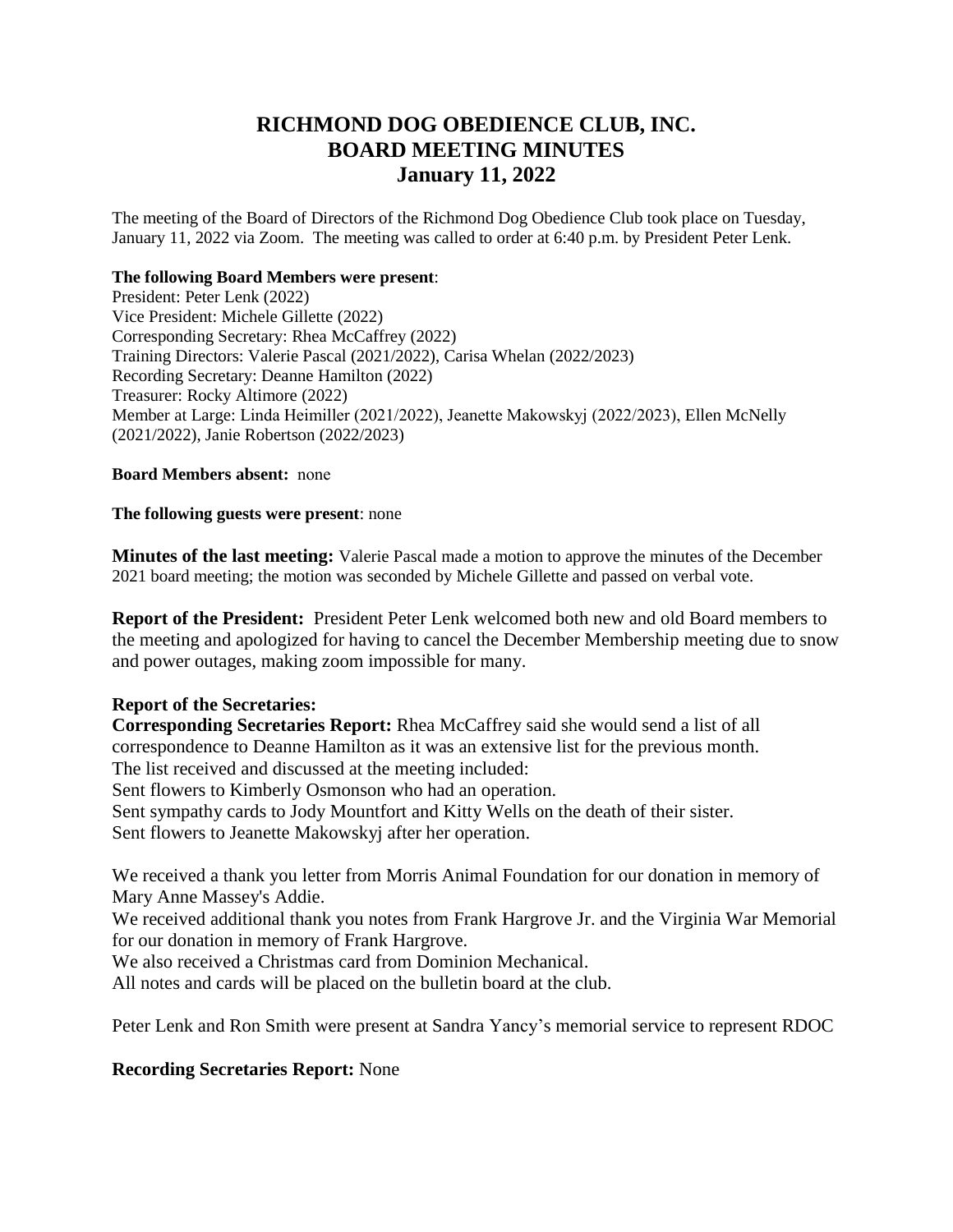**Report of the Treasurer:** Since we did not have a membership meeting in December, Rocky Altimore reported for December 2021 and Year End 2021:

| December 2021 |             |
|---------------|-------------|
| Income        | \$11,406.32 |
| Expenses      | \$6,744.26  |
| Net gain      | \$4,662.06  |

## **Year End 2021 (1/1/2021 – 12/31/2021)**

| Income   | \$110,223.54 |
|----------|--------------|
| Expenses | \$92,236.22  |
| Net gain | \$17,987.32  |

Training income has been doing excellent. Trials came back in 2021 and did well. Thanks to all that made that possible even through a pandemic year.

Dues notices went out early, with 64 having already paid their dues, contributing to the total profit for 2021.

Everything considered, RDOC had a very successful 2021 with a total profit of \$17,987.32 as compared to a net loss in 2020 of \$21,500. A huge change.

**Report of Committees**: Peter Lenk commented that with few Chairs on the Board, there would be limited reporting out this evening.

**-Buildings and Grounds:** no report.

**-Matches:** no report

**-Membership and Orientation**: no report or applications to vote on.

**-Trials and Events**: Ellen McNelly reported that there have been several emails going back and forth among committee members planning for the upcoming Agility Trial, March  $26<sup>th</sup>$  &  $27<sup>th</sup>$  2022.

**-Tracking:** no report

**-Training:** Valerie Pascal reported that we had to push back two classes this week due to the inclement weather and instructor illness.

Jody Mountfort's Basic to start next week and Emily Chamber's Puppy will also start next week. New Classes that are signing up now are Beth Goodbody's Training with Distractions. Classes that will be added to the website soon include Rally on the 17<sup>th</sup> and Canine Good Citizen on the 19<sup>th</sup>.

**Unfinished Business**: Carisa Whelan reported that she had not received a copy of the current lease. The plan is for Carisa to take it to her friend, a Corporate Real Estate Broker, to determine what realistic